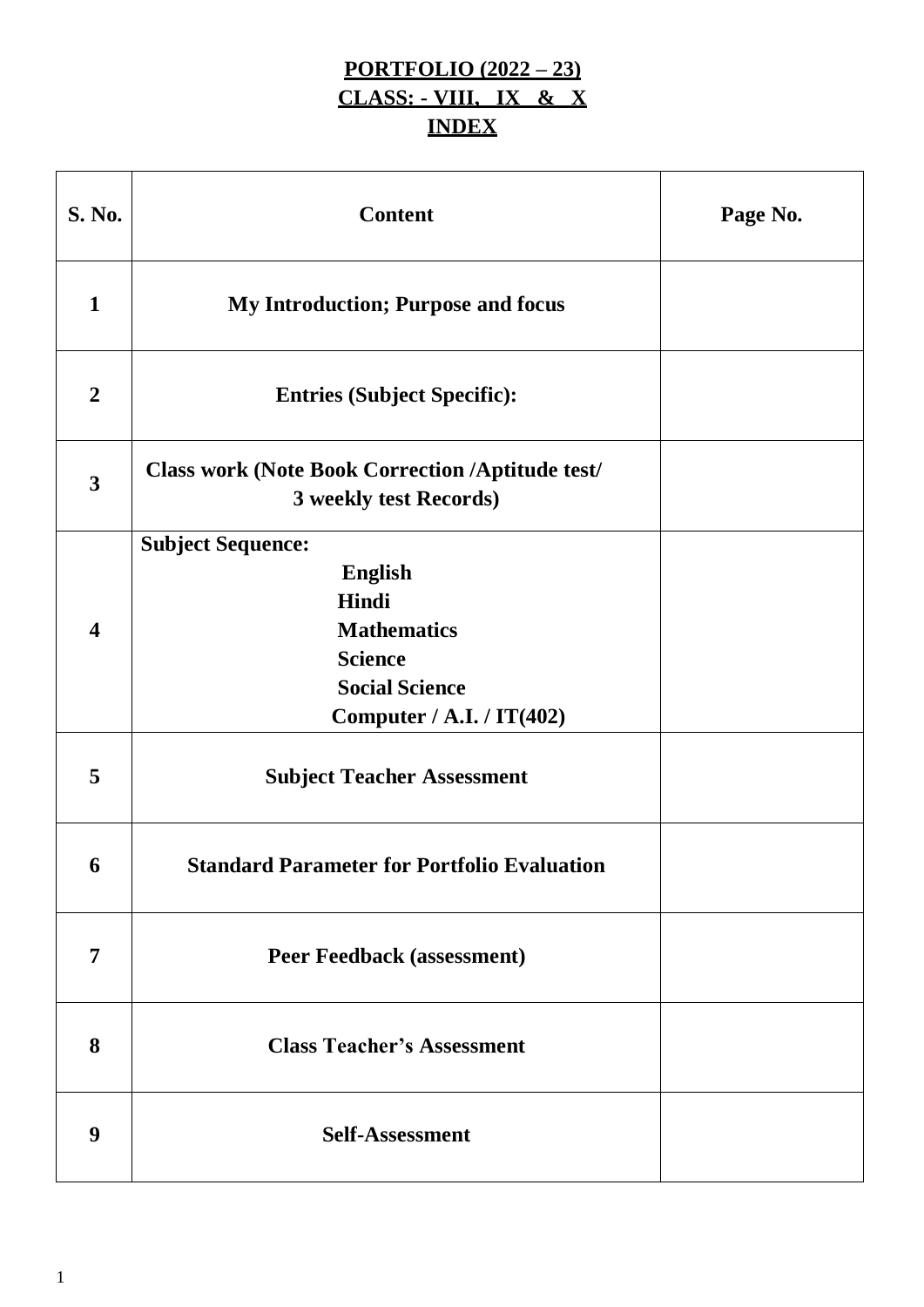# **Welcome to My Portfolio**

|                                                    | I am: hearing admission no |
|----------------------------------------------------|----------------------------|
|                                                    |                            |
|                                                    |                            |
|                                                    |                            |
|                                                    |                            |
| What I understand by portfolio:                    |                            |
|                                                    |                            |
|                                                    |                            |
|                                                    |                            |
|                                                    |                            |
| <b>My Goals:</b>                                   |                            |
|                                                    |                            |
|                                                    |                            |
|                                                    |                            |
|                                                    |                            |
|                                                    |                            |
| In the end my portfolio will reflect my abilities: |                            |
|                                                    |                            |
|                                                    |                            |
|                                                    |                            |
|                                                    |                            |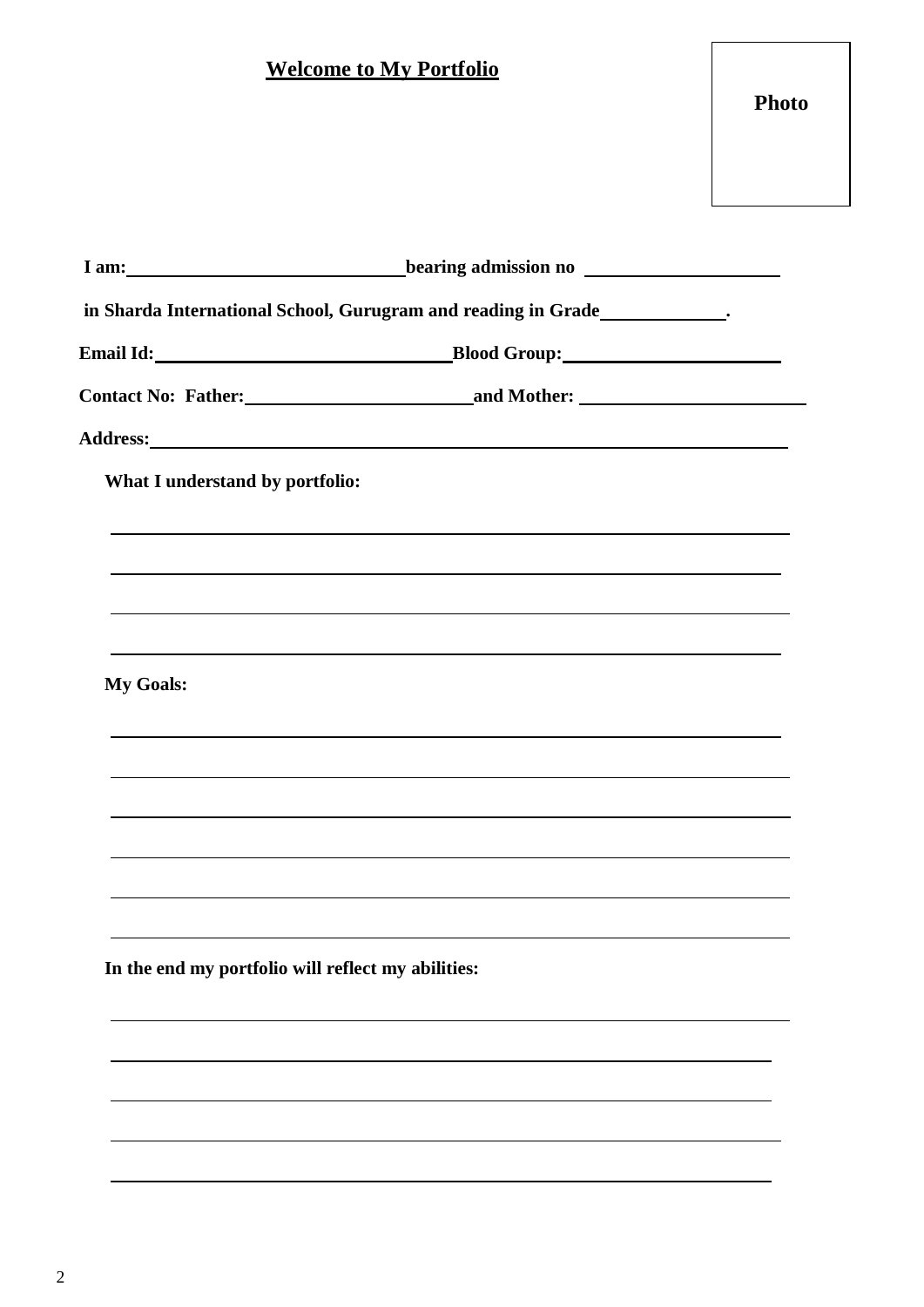# **Record of Weekly Test / Activity**

| <b>Subject</b>     | <b>Dates</b> | <b>Marks</b> | <b>Signature by</b><br><b>Students</b> | <b>Signature by</b><br><b>Parents</b> | <b>Signature by</b><br><b>Teachers</b> |
|--------------------|--------------|--------------|----------------------------------------|---------------------------------------|----------------------------------------|
|                    |              |              |                                        |                                       |                                        |
| English            |              |              |                                        |                                       |                                        |
|                    |              |              |                                        |                                       |                                        |
|                    |              |              |                                        |                                       |                                        |
|                    |              |              |                                        |                                       |                                        |
| Hindi              |              |              |                                        |                                       |                                        |
|                    |              |              |                                        |                                       |                                        |
|                    |              |              |                                        |                                       |                                        |
|                    |              |              |                                        |                                       |                                        |
| <b>Mathematics</b> |              |              |                                        |                                       |                                        |
|                    |              |              |                                        |                                       |                                        |
|                    |              |              |                                        |                                       |                                        |
|                    |              |              |                                        |                                       |                                        |
| <b>Science</b>     |              |              |                                        |                                       |                                        |
|                    |              |              |                                        |                                       |                                        |
|                    |              |              |                                        |                                       |                                        |
|                    |              |              |                                        |                                       |                                        |
| <b>Social</b>      |              |              |                                        |                                       |                                        |
| <b>Science</b>     |              |              |                                        |                                       |                                        |
|                    |              |              |                                        |                                       |                                        |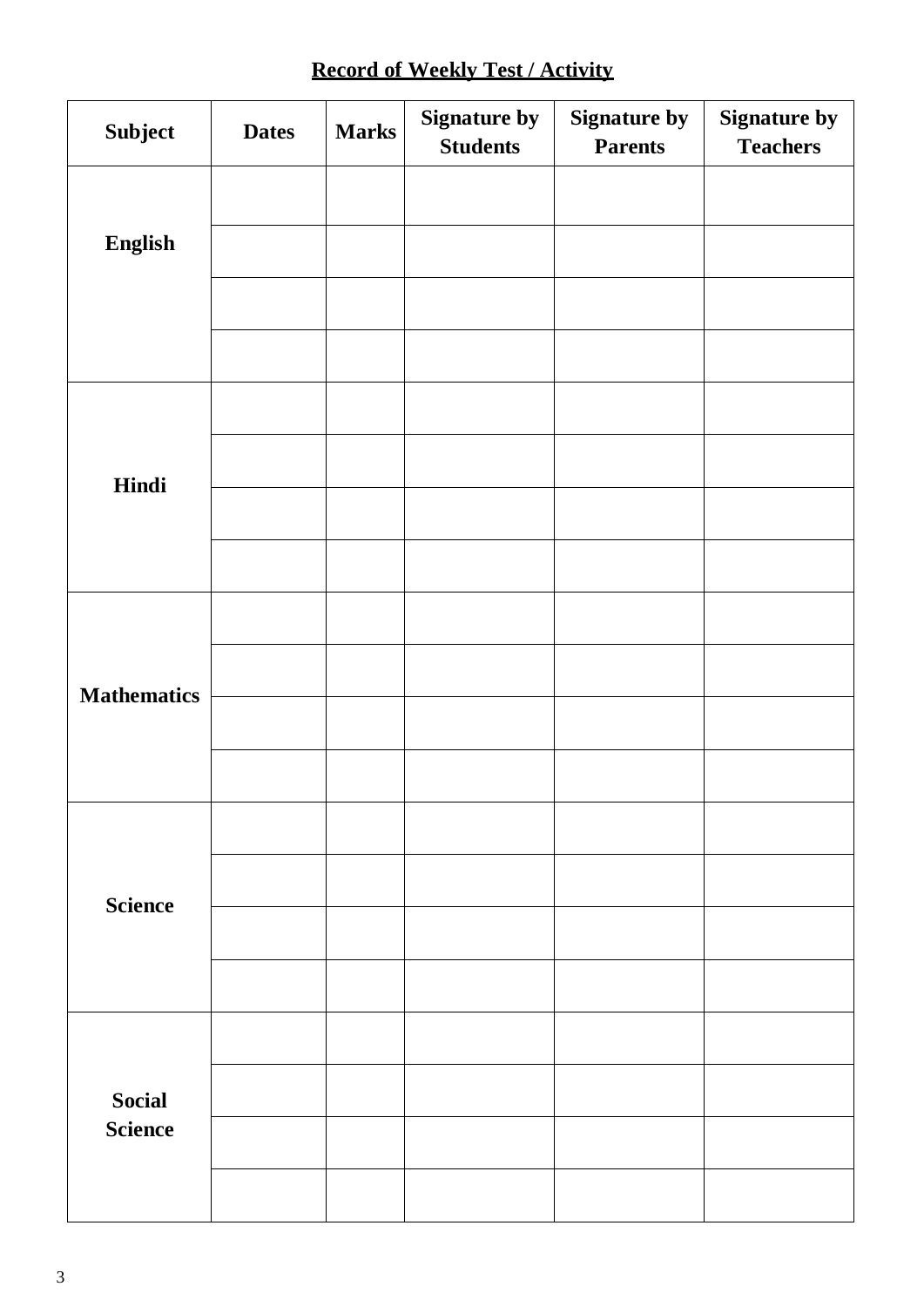# **Record of Notebook correction Subject: English**

**Name of the student: ……………………………….….. Class and Sec: ……..**

## **Notebook correction**

| SI.<br>$\bf No$         | <b>Months</b> | <b>CW / GRAMMAR / HW with Dates and Signature</b> |  |  |  |  |  |  |
|-------------------------|---------------|---------------------------------------------------|--|--|--|--|--|--|
| $\mathbf{1}$            | July          |                                                   |  |  |  |  |  |  |
| $\boldsymbol{2}$        | <b>August</b> |                                                   |  |  |  |  |  |  |
| $\mathbf{3}$            | <b>Sep</b>    |                                                   |  |  |  |  |  |  |
| $\overline{\mathbf{4}}$ | Oct           |                                                   |  |  |  |  |  |  |
| 5                       | <b>Nov</b>    |                                                   |  |  |  |  |  |  |
| 6                       | <b>Dec</b>    |                                                   |  |  |  |  |  |  |
| 7                       | Jan           |                                                   |  |  |  |  |  |  |
| $\bf 8$                 | Feb           |                                                   |  |  |  |  |  |  |
| $\boldsymbol{9}$        | <b>March</b>  |                                                   |  |  |  |  |  |  |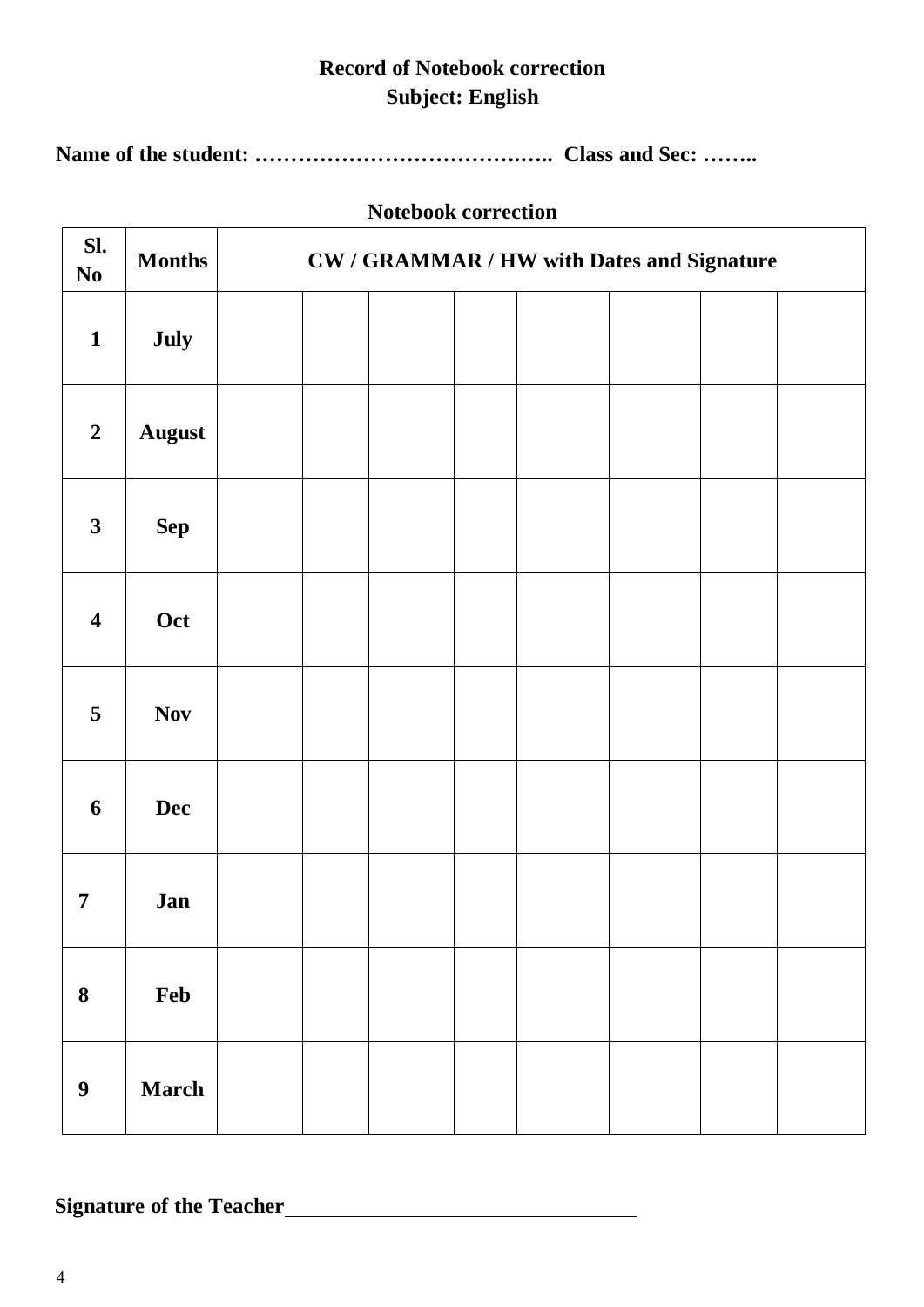### **Subject: English**

| <b>Phases</b>                                                                                            | <b>Scores by Teacher 1</b> |
|----------------------------------------------------------------------------------------------------------|----------------------------|
| <b>Phases I</b> (from April – July)<br>1. Subjective<br>2. Objective<br>3. Subject Enrichment Activities |                            |
| <b>Phases II</b> (August – November)                                                                     |                            |
| <b>Phases III (December – March)</b>                                                                     |                            |
| <b>Total</b>                                                                                             |                            |
| <b>Signature of student</b><br>(if applicable)                                                           |                            |
| <b>Signature of the subject Teacher</b>                                                                  |                            |

| 1 (below<br>average)                                         | 2 (average)                                                          | $3$ (fair)                                                                   | 4 (good)                                                                               | 5 (Excellent)                                                                                                                         |
|--------------------------------------------------------------|----------------------------------------------------------------------|------------------------------------------------------------------------------|----------------------------------------------------------------------------------------|---------------------------------------------------------------------------------------------------------------------------------------|
| Rarely<br>Completes<br>assigned Task<br>within given<br>time | Sometimes<br>٠<br>Completes<br>assigned Task<br>within given<br>time | Often completes<br>$\bullet$<br>assigned Task<br>within given<br>time        | • Almost regularly<br>completes<br>assigned Task<br>within given time                  | Always<br>$\bullet$<br>completes<br>assigned Task<br>within given<br>time                                                             |
| Needs<br>prompting to<br>Submit CW/<br>HW/ Activities        | Sometimes<br>٠<br>submit<br>C.W./H.W./Acti<br>vities in time         | Often submits<br>$\bullet$<br>C.W./H.W./Acti<br>vities in time               | • Almost regularly<br>submits<br>C.W./H.W./Activi<br>ties in time                      | Always submits<br>C.W./H.W./Activ<br>ities in time                                                                                    |
| <b>Needs</b><br>counselling                                  | Has shown<br>٠<br>improvement<br>after regular<br>counselling        | Sometimes<br>shows self-<br>motivation but<br>sometimes needs<br>counselling | • Maximum times<br>shows self-<br>motivation in<br>class interaction<br>and activities | Always shows<br>$\bullet$<br>self-motivation<br>and enthusiasm<br>in classroom or<br>school related<br>activities and<br>interactions |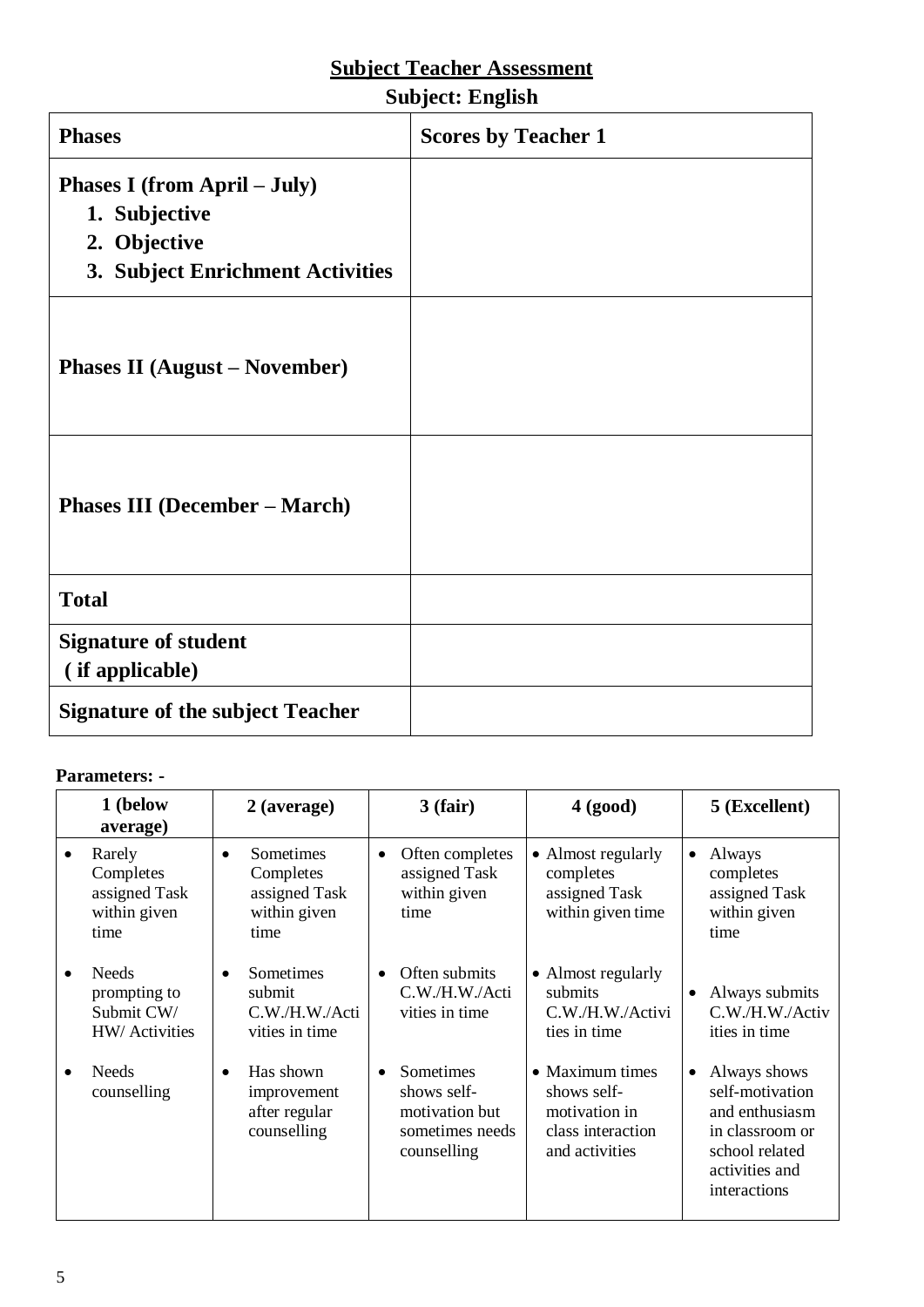# **Record of Notebook correction Subject: Hindi**

**Name of the student: …………………….….. Class and Sec: ……..**

### **Notebook correction**

| SI.<br>$\bf No$         | <b>Months</b> | <b>CW / GRAMMAR / HW with Dates and Signature</b> |  |  |  |  |  |  |
|-------------------------|---------------|---------------------------------------------------|--|--|--|--|--|--|
| $\mathbf{1}$            | July          |                                                   |  |  |  |  |  |  |
| $\boldsymbol{2}$        | <b>August</b> |                                                   |  |  |  |  |  |  |
| $\mathbf{3}$            | <b>Sep</b>    |                                                   |  |  |  |  |  |  |
| $\overline{\mathbf{4}}$ | Oct           |                                                   |  |  |  |  |  |  |
| 5                       | <b>Nov</b>    |                                                   |  |  |  |  |  |  |
| 6                       | <b>Dec</b>    |                                                   |  |  |  |  |  |  |
| 7                       | Jan           |                                                   |  |  |  |  |  |  |
| $\boldsymbol{8}$        | Feb           |                                                   |  |  |  |  |  |  |
| $\boldsymbol{9}$        | <b>March</b>  |                                                   |  |  |  |  |  |  |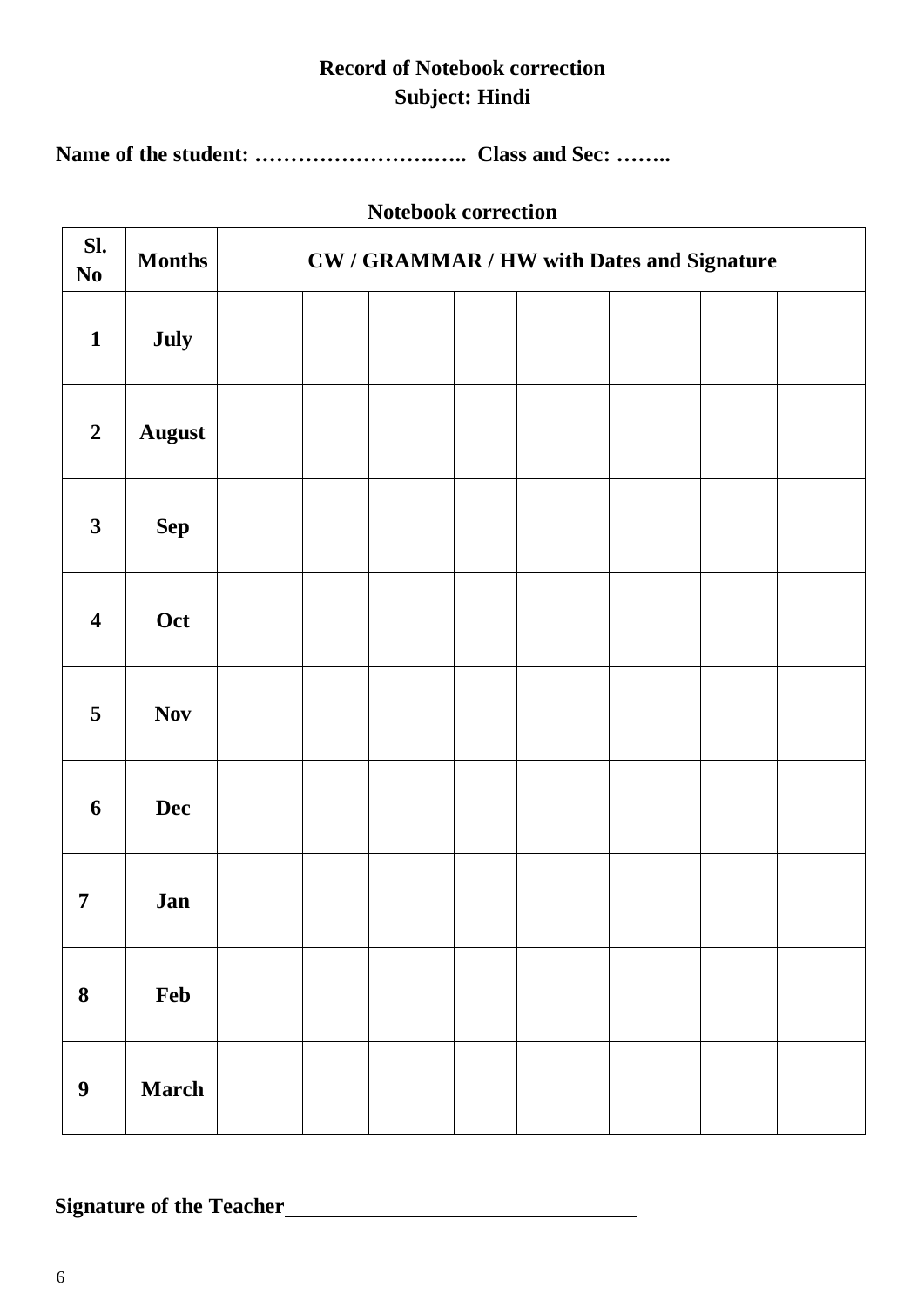| <b>Subject: Hindi</b> |  |
|-----------------------|--|
|                       |  |

| <b>Phases</b>                                                                                               | <b>Scores by Teacher 1</b> |
|-------------------------------------------------------------------------------------------------------------|----------------------------|
| Phases I (from April - July)<br>1. Subjective<br>2. Objective<br>3. Subject Enrichment<br><b>Activities</b> |                            |
| <b>Phases II</b> (August – November)                                                                        |                            |
| <b>Phases III (December – March)</b>                                                                        |                            |
| <b>Total</b>                                                                                                |                            |
| Signature of student (if applicable)                                                                        |                            |
| <b>Signature of the subject Teacher</b>                                                                     |                            |

| 1 (below<br>2 (average)<br>average)                          |                                                                              | 3(fair)                                                                      | 4 (good)                                                                               | 5 (Excellent)                                                                                                                         |
|--------------------------------------------------------------|------------------------------------------------------------------------------|------------------------------------------------------------------------------|----------------------------------------------------------------------------------------|---------------------------------------------------------------------------------------------------------------------------------------|
| Rarely<br>Completes<br>assigned Task<br>within given<br>time | Sometimes<br>$\bullet$<br>Completes<br>assigned Task<br>within given<br>time | Often completes<br>٠<br>assigned Task<br>within given<br>time                | • Almost regularly<br>completes<br>assigned Task<br>within given time                  | Always<br>$\bullet$<br>completes<br>assigned Task<br>within given<br>time                                                             |
| Needs<br>prompting to<br>Submit CW/<br>HW/ Activities        | Sometimes<br>٠<br>submit<br>C.W./H.W./Acti<br>vities in time                 | Often submits<br>$\bullet$<br>C.W./H.W./Acti<br>vities in time               | • Almost regularly<br>submits<br>C.W./H.W./Activi<br>ties in time                      | Always submits<br>C.W./H.W./Activ<br>ities in time                                                                                    |
| Needs<br>counselling                                         | Has shown<br>$\bullet$<br>improvement<br>after regular<br>counselling        | Sometimes<br>shows self-<br>motivation but<br>sometimes needs<br>counselling | • Maximum times<br>shows self-<br>motivation in<br>class interaction<br>and activities | Always shows<br>$\bullet$<br>self-motivation<br>and enthusiasm<br>in classroom or<br>school related<br>activities and<br>interactions |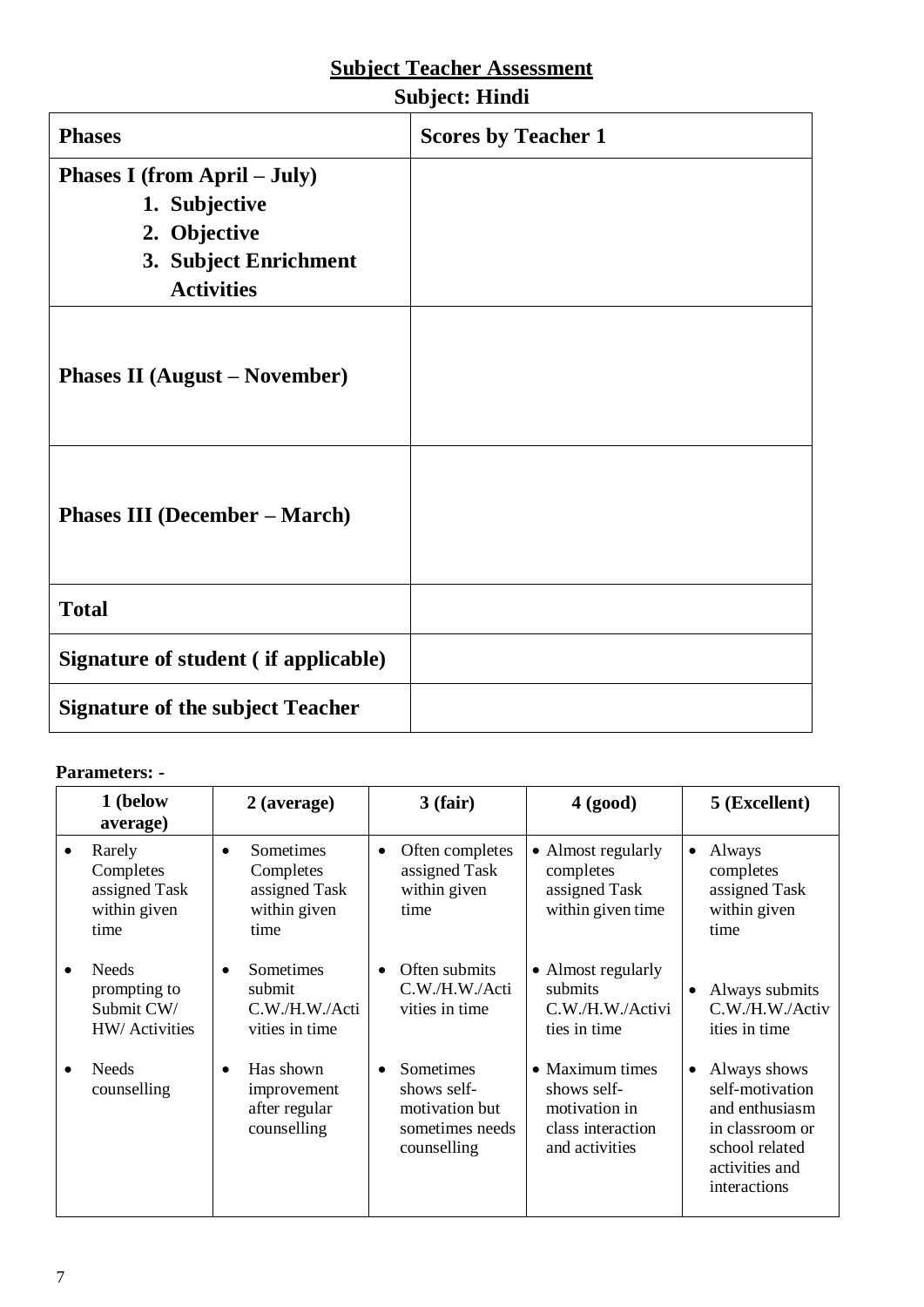# **Record of Notebook correction Subject: Mathematics**

**Name of the student: ………………………….….. Class and Sec: ……..**

## **Notebook correction**

|                         |               | THUICDUUN CULLECHUIL                              |  |  |  |  |  |
|-------------------------|---------------|---------------------------------------------------|--|--|--|--|--|
| SI.<br>$\bf No$         | <b>Months</b> | <b>CW / GRAMMAR / HW with Dates and Signature</b> |  |  |  |  |  |
| $\mathbf{1}$            | July          |                                                   |  |  |  |  |  |
| $\boldsymbol{2}$        | <b>August</b> |                                                   |  |  |  |  |  |
| $\mathbf{3}$            | <b>Sep</b>    |                                                   |  |  |  |  |  |
| $\overline{\mathbf{4}}$ | Oct           |                                                   |  |  |  |  |  |
| 5                       | <b>Nov</b>    |                                                   |  |  |  |  |  |
| 6                       | <b>Dec</b>    |                                                   |  |  |  |  |  |
| 7                       | Jan           |                                                   |  |  |  |  |  |
| $\bf{8}$                | Feb           |                                                   |  |  |  |  |  |
| $\boldsymbol{9}$        | <b>March</b>  |                                                   |  |  |  |  |  |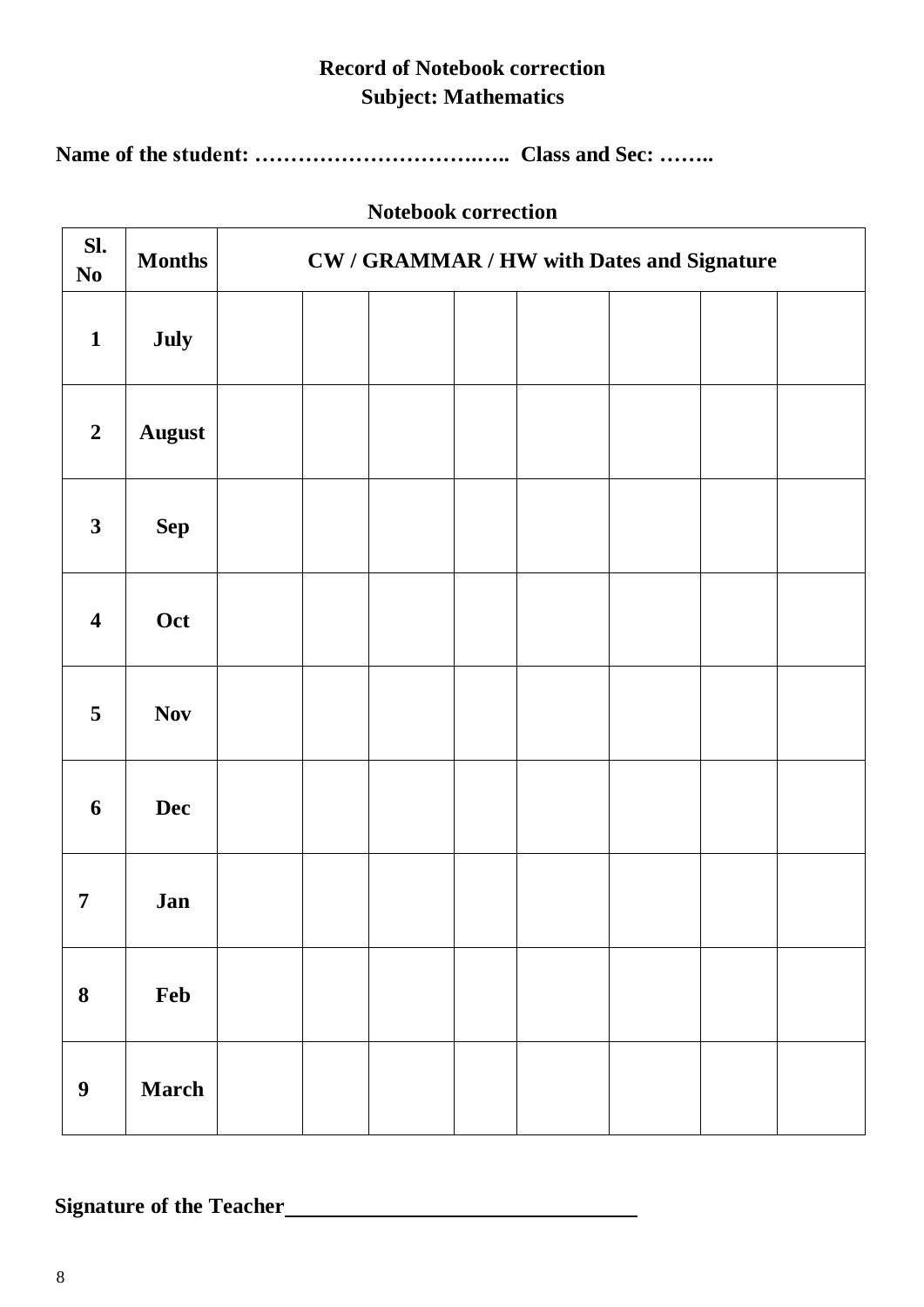# **Subject: Mathematics**

| <b>Phases</b>                           | <b>Scores by Teacher 1</b> |
|-----------------------------------------|----------------------------|
| Phases I (from April – July)            |                            |
| 1. Subjective                           |                            |
| 2. Objective                            |                            |
| 3. Subject Enrichment                   |                            |
| <b>Activities</b>                       |                            |
| <b>Phases II</b> (August – November)    |                            |
| <b>Phases III (December – March)</b>    |                            |
| <b>Total</b>                            |                            |
| Signature of student (if applicable)    |                            |
| <b>Signature of the subject Teacher</b> |                            |

| 1 (below<br>average)                                         | $2$ (average)                                                                | 3(fair)                                                                      | 4 (good)                                                                               | 5 (Excellent)                                                                                                                         |
|--------------------------------------------------------------|------------------------------------------------------------------------------|------------------------------------------------------------------------------|----------------------------------------------------------------------------------------|---------------------------------------------------------------------------------------------------------------------------------------|
| Rarely<br>Completes<br>assigned Task<br>within given<br>time | Sometimes<br>$\bullet$<br>Completes<br>assigned Task<br>within given<br>time | Often completes<br>٠<br>assigned Task<br>within given<br>time                | • Almost regularly<br>completes<br>assigned Task<br>within given time                  | Always<br>$\bullet$<br>completes<br>assigned Task<br>within given<br>time                                                             |
| Needs<br>prompting to<br>Submit CW/<br>HW/ Activities        | Sometimes<br>٠<br>submit<br>C.W./H.W./Acti<br>vities in time                 | Often submits<br>$\bullet$<br>C.W./H.W./Acti<br>vities in time               | • Almost regularly<br>submits<br>C.W./H.W./Activi<br>ties in time                      | Always submits<br>$\bullet$<br>C.W./H.W./Activ<br>ities in time                                                                       |
| Needs<br>counselling                                         | Has shown<br>٠<br>improvement<br>after regular<br>counselling                | Sometimes<br>shows self-<br>motivation but<br>sometimes needs<br>counselling | • Maximum times<br>shows self-<br>motivation in<br>class interaction<br>and activities | Always shows<br>$\bullet$<br>self-motivation<br>and enthusiasm<br>in classroom or<br>school related<br>activities and<br>interactions |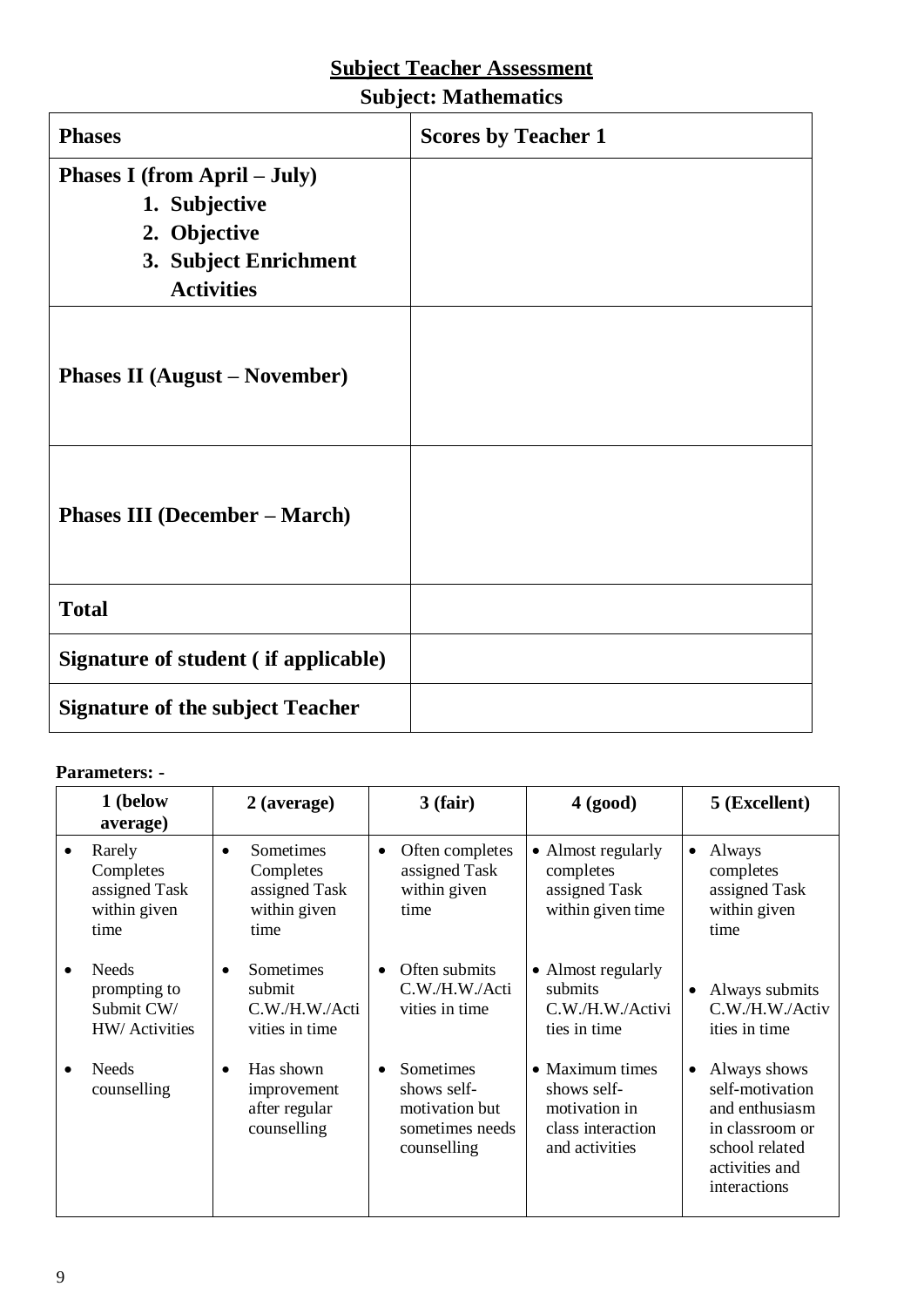# **Record of Notebook correction Subject: Science**

**Name of the student: …………………………….….. Class and Sec: ……..**

## **Notebook correction**

| SI.<br>$\bf No$         | <b>Months</b> | <b>CW / GRAMMAR / HW with Dates and Signature</b> |  |  |  |  |  |  |
|-------------------------|---------------|---------------------------------------------------|--|--|--|--|--|--|
| $\mathbf{1}$            | July          |                                                   |  |  |  |  |  |  |
| $\boldsymbol{2}$        | <b>August</b> |                                                   |  |  |  |  |  |  |
| $\mathbf{3}$            | <b>Sep</b>    |                                                   |  |  |  |  |  |  |
| $\overline{\mathbf{4}}$ | Oct           |                                                   |  |  |  |  |  |  |
| 5                       | <b>Nov</b>    |                                                   |  |  |  |  |  |  |
| 6                       | <b>Dec</b>    |                                                   |  |  |  |  |  |  |
| 7                       | Jan           |                                                   |  |  |  |  |  |  |
| $\bf{8}$                | Feb           |                                                   |  |  |  |  |  |  |
| $\boldsymbol{9}$        | <b>March</b>  |                                                   |  |  |  |  |  |  |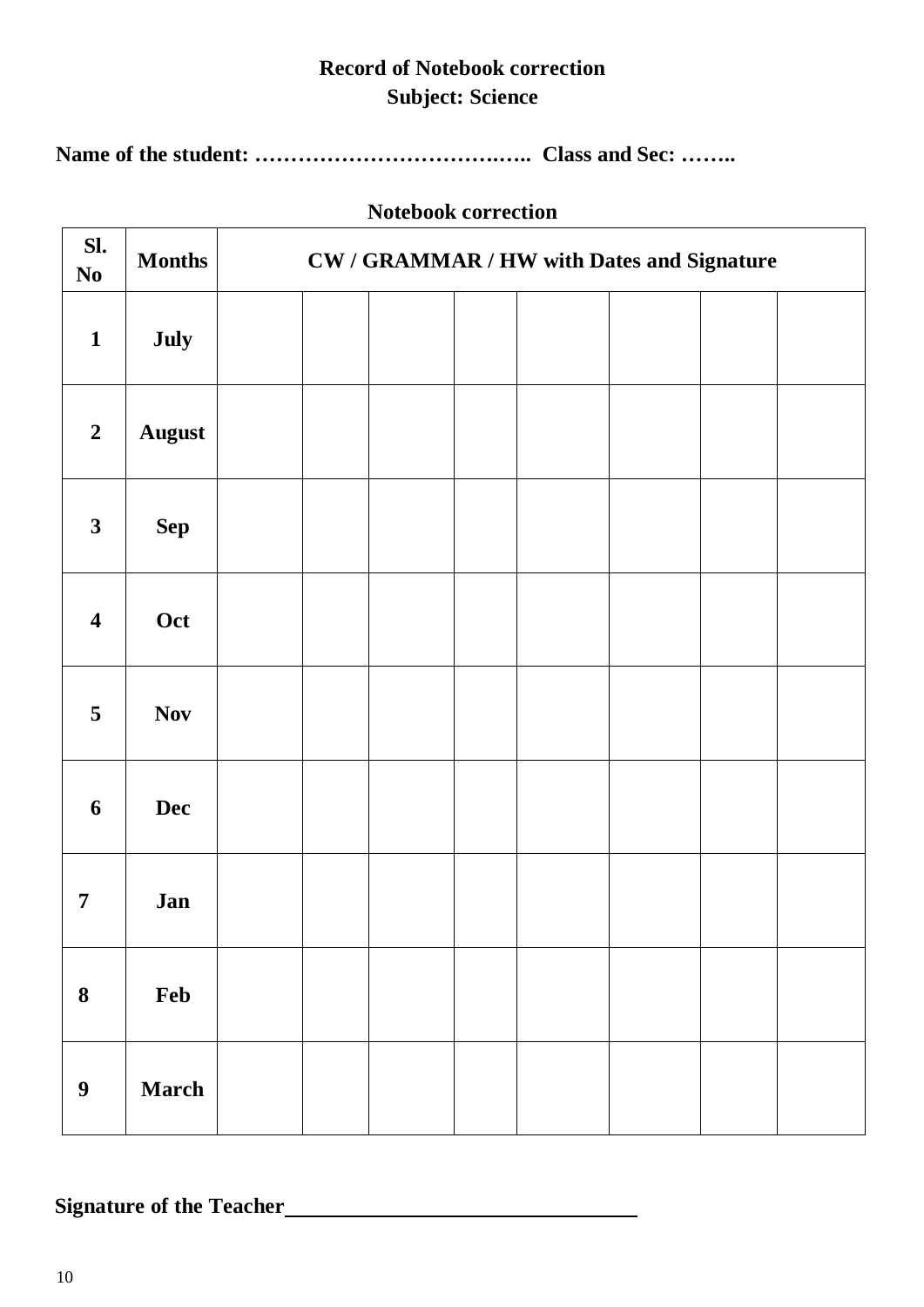| <b>Phases</b>                                                                                               | <b>Scores by Teacher 1</b> |
|-------------------------------------------------------------------------------------------------------------|----------------------------|
| Phases I (from April – July)<br>1. Subjective<br>2. Objective<br>3. Subject Enrichment<br><b>Activities</b> |                            |
| <b>Phases II</b> (August – November)                                                                        |                            |
| <b>Phases III (December – March)</b>                                                                        |                            |
| <b>Total</b>                                                                                                |                            |
| Signature of student (if applicable)                                                                        |                            |
| <b>Signature of the subject Teacher</b>                                                                     |                            |

| 1 (below<br>average)                                         | $2$ (average)                                                                | $3$ (fair)                                                                   | 4 (good)                                                                               | 5 (Excellent)                                                                                                            |
|--------------------------------------------------------------|------------------------------------------------------------------------------|------------------------------------------------------------------------------|----------------------------------------------------------------------------------------|--------------------------------------------------------------------------------------------------------------------------|
| Rarely<br>Completes<br>assigned Task<br>within given<br>time | Sometimes<br>$\bullet$<br>Completes<br>assigned Task<br>within given<br>time | Often completes<br>$\bullet$<br>assigned Task<br>within given<br>time        | • Almost regularly<br>completes<br>assigned Task<br>within given time                  | Always<br>$\bullet$<br>completes<br>assigned Task<br>within given<br>time                                                |
| <b>Needs</b><br>prompting to<br>Submit CW/<br>HW/ Activities | Sometimes<br>$\bullet$<br>submit<br>C.W./H.W./Acti<br>vities in time         | Often submits<br>$\bullet$<br>C.W./H.W./Acti<br>vities in time               | • Almost regularly<br>submits<br>C.W./H.W./Activi<br>ties in time                      | Always submits<br>$\bullet$<br>C.W./H.W./Activ<br>ities in time                                                          |
| Needs<br>counselling                                         | Has shown<br>$\bullet$<br>improvement<br>after regular<br>counselling        | Sometimes<br>shows self-<br>motivation but<br>sometimes needs<br>counselling | • Maximum times<br>shows self-<br>motivation in<br>class interaction<br>and activities | Always shows<br>self-motivation<br>and enthusiasm<br>in classroom or<br>school related<br>activities and<br>interactions |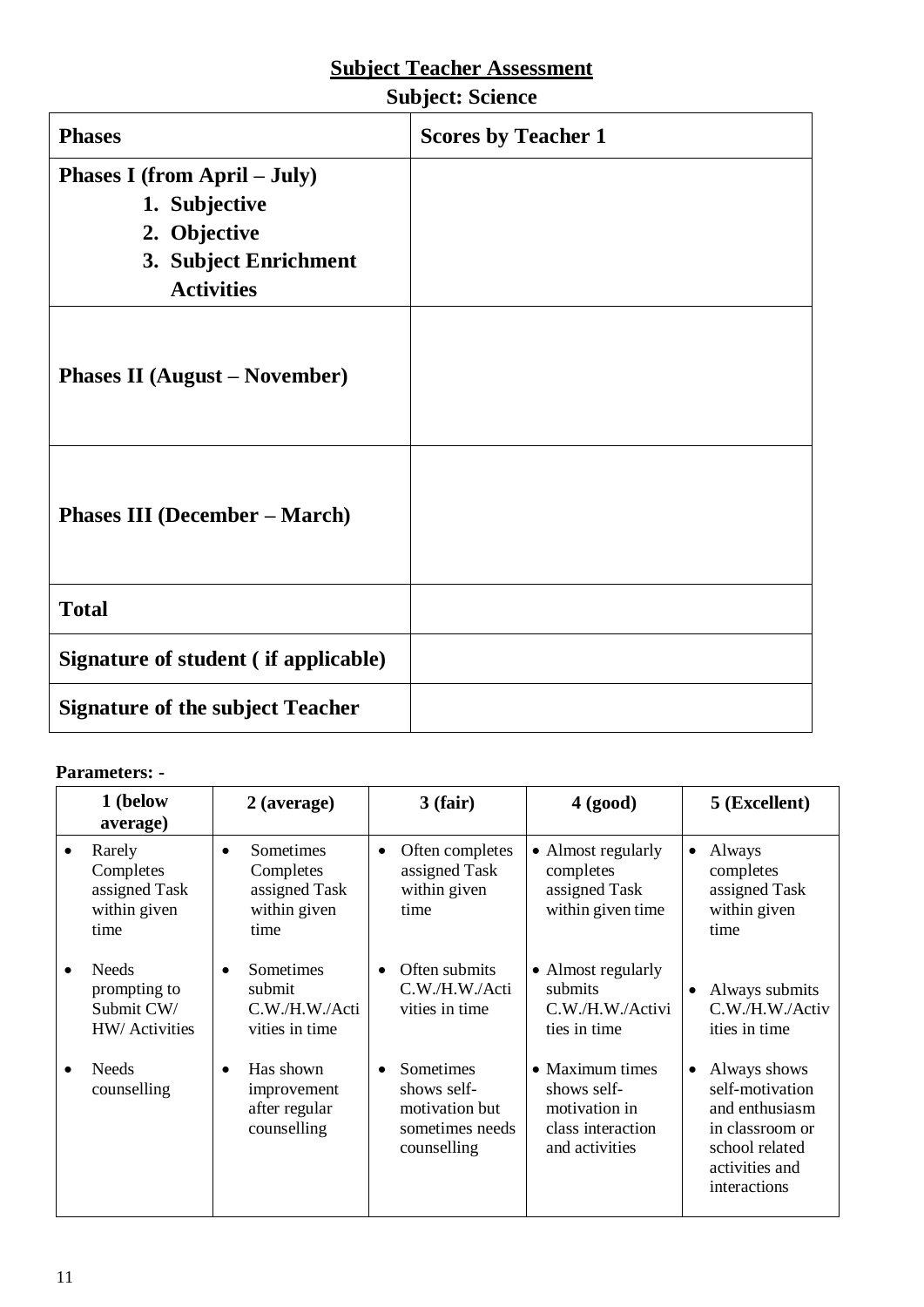# **Record of Notebook correction Subject: Social Science**

**Name of the student: …………………………….….. Class and Sec: ……..**

## **Notebook correction**

| SI.<br>$\bf No$         | <b>Months</b> | <b>CW / GRAMMAR / HW with Dates and Signature</b> |  |  |  |  |  |  |
|-------------------------|---------------|---------------------------------------------------|--|--|--|--|--|--|
| $\mathbf{1}$            | July          |                                                   |  |  |  |  |  |  |
| $\boldsymbol{2}$        | <b>August</b> |                                                   |  |  |  |  |  |  |
| $\mathbf{3}$            | <b>Sep</b>    |                                                   |  |  |  |  |  |  |
| $\overline{\mathbf{4}}$ | Oct           |                                                   |  |  |  |  |  |  |
| 5                       | <b>Nov</b>    |                                                   |  |  |  |  |  |  |
| 6                       | <b>Dec</b>    |                                                   |  |  |  |  |  |  |
| 7                       | Jan           |                                                   |  |  |  |  |  |  |
| $\bf{8}$                | Feb           |                                                   |  |  |  |  |  |  |
| $\boldsymbol{9}$        | <b>March</b>  |                                                   |  |  |  |  |  |  |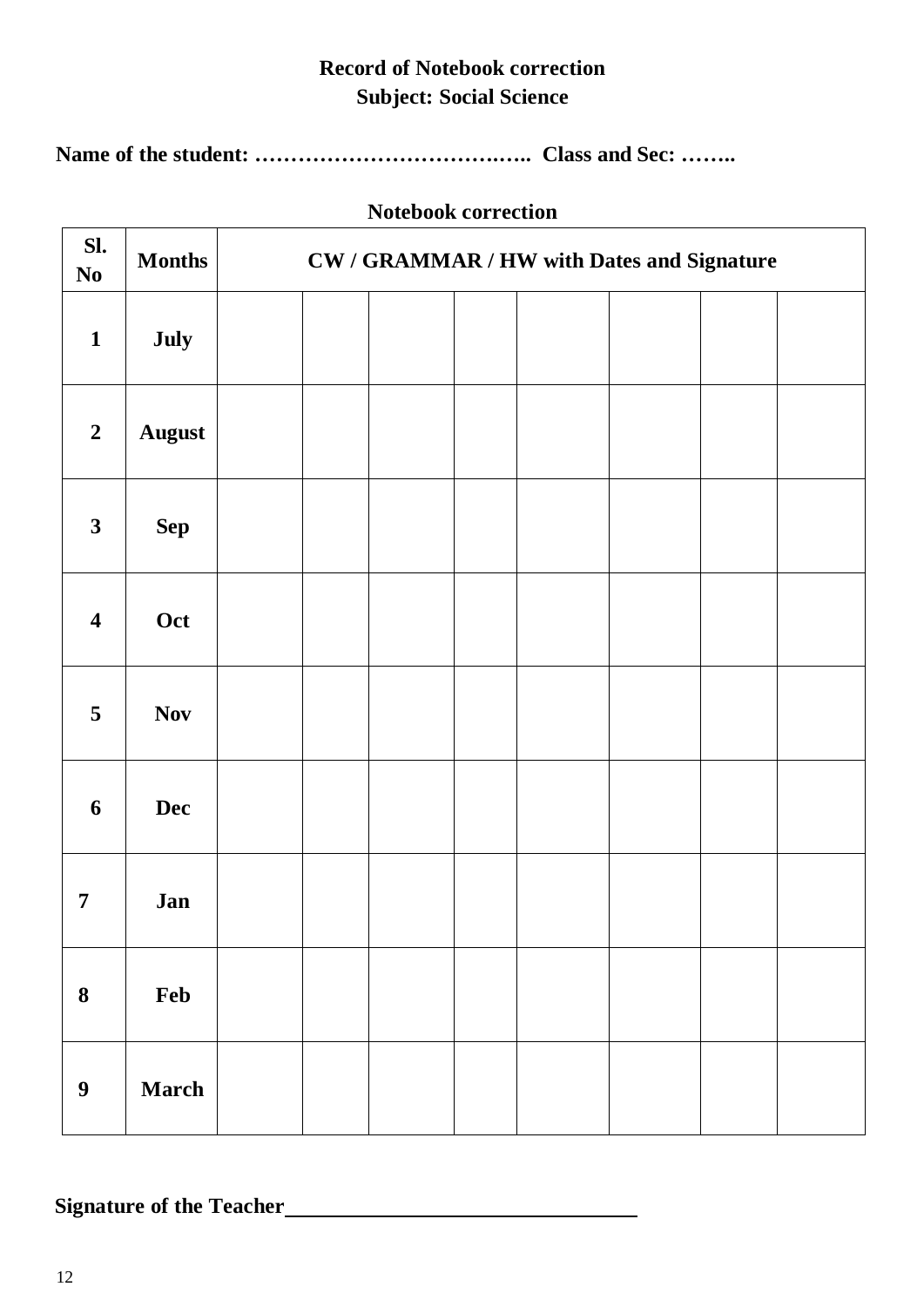# **Subject: Social Science**

| <b>Phases</b>                              | <b>Scores by Teacher 1</b> |
|--------------------------------------------|----------------------------|
| Phases I (from April – July)               |                            |
| 1. Subjective                              |                            |
| 2. Objective                               |                            |
| 3. Subject Enrichment<br><b>Activities</b> |                            |
| <b>Phases II</b> (August – November)       |                            |
| <b>Phases III (December – March)</b>       |                            |
| <b>Total</b>                               |                            |
| Signature of student (if applicable)       |                            |
| <b>Signature of the subject Teacher</b>    |                            |

| 1 (below<br>average)                                         | $2$ (average)                                                                | 3(fair)                                                                                   | 4 (good)                                                                               | 5 (Excellent)                                                                                                                         |
|--------------------------------------------------------------|------------------------------------------------------------------------------|-------------------------------------------------------------------------------------------|----------------------------------------------------------------------------------------|---------------------------------------------------------------------------------------------------------------------------------------|
| Rarely<br>Completes<br>assigned Task<br>within given<br>time | Sometimes<br>$\bullet$<br>Completes<br>assigned Task<br>within given<br>time | Often completes<br>٠<br>assigned Task<br>within given<br>time                             | • Almost regularly<br>completes<br>assigned Task<br>within given time                  | Always<br>$\bullet$<br>completes<br>assigned Task<br>within given<br>time                                                             |
| Needs<br>prompting to<br>Submit CW/<br>HW/ Activities        | Sometimes<br>٠<br>submit<br>C.W./H.W./Acti<br>vities in time                 | Often submits<br>$\bullet$<br>C.W./H.W./Acti<br>vities in time                            | • Almost regularly<br>submits<br>C.W./H.W./Activi<br>ties in time                      | Always submits<br>$\bullet$<br>C.W./H.W./Activ<br>ities in time                                                                       |
| Needs<br>counselling                                         | Has shown<br>٠<br>improvement<br>after regular<br>counselling                | Sometimes<br>$\bullet$<br>shows self-<br>motivation but<br>sometimes needs<br>counselling | • Maximum times<br>shows self-<br>motivation in<br>class interaction<br>and activities | Always shows<br>$\bullet$<br>self-motivation<br>and enthusiasm<br>in classroom or<br>school related<br>activities and<br>interactions |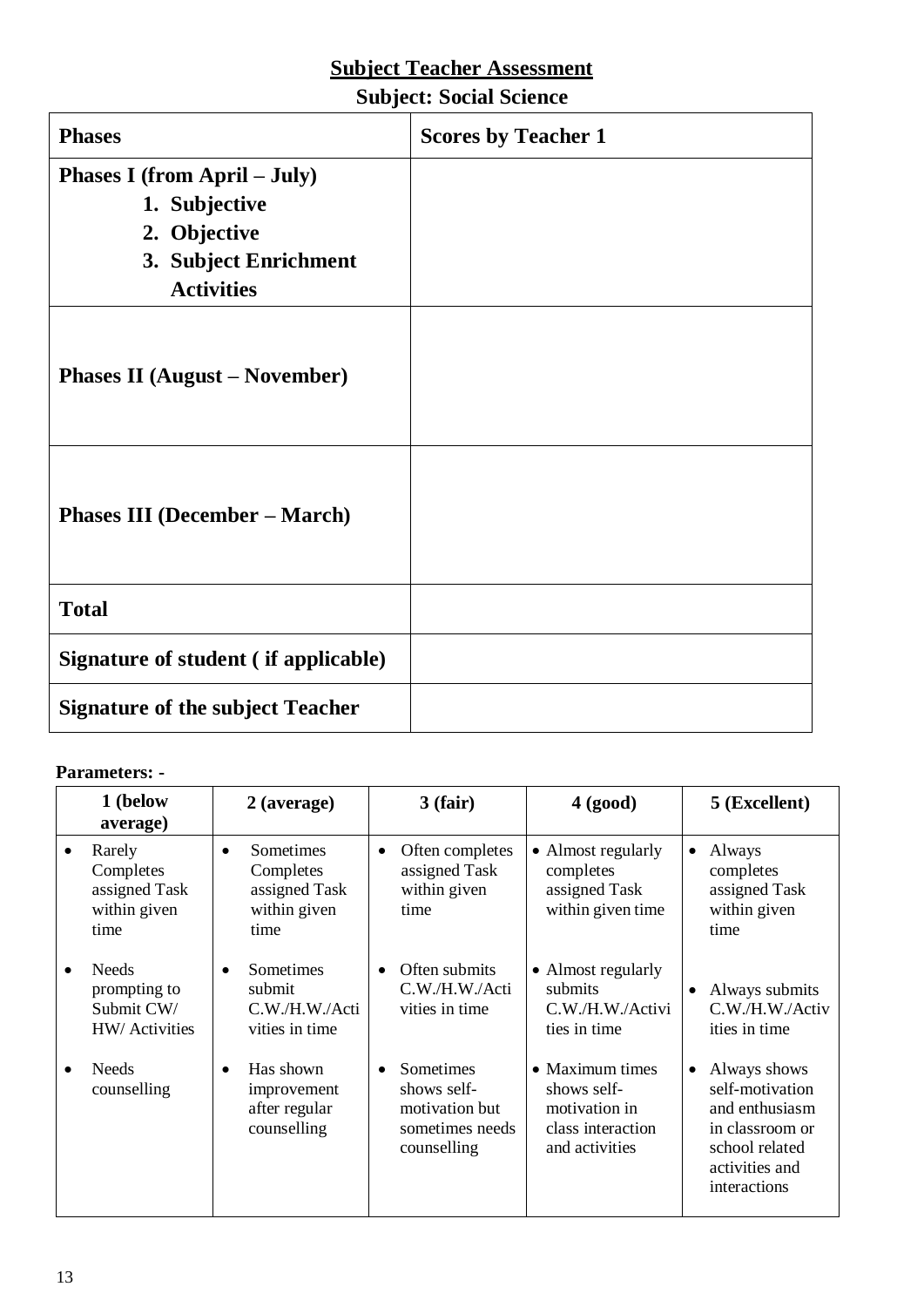# **Record of Notebook correction Subject: Computer / A.I. / I.T.**

**Name of the student: …………………………….….. Class and Sec: ……..**

|  | <b>Notebook correction</b> |
|--|----------------------------|
|--|----------------------------|

| SI.<br>$\bf No$         | <b>Months</b> | <b>CW / GRAMMAR / HW with Dates and Signature</b> |  |  |  |  |  |
|-------------------------|---------------|---------------------------------------------------|--|--|--|--|--|
| $\mathbf{1}$            | July          |                                                   |  |  |  |  |  |
| $\boldsymbol{2}$        | <b>August</b> |                                                   |  |  |  |  |  |
| $\mathbf{3}$            | ${\bf Sep}$   |                                                   |  |  |  |  |  |
| $\overline{\mathbf{4}}$ | Oct           |                                                   |  |  |  |  |  |
| 5                       | <b>Nov</b>    |                                                   |  |  |  |  |  |
| 6                       | <b>Dec</b>    |                                                   |  |  |  |  |  |
| $\overline{7}$          | Jan           |                                                   |  |  |  |  |  |
| ${\bf 8}$               | Feb           |                                                   |  |  |  |  |  |
| $\boldsymbol{9}$        | <b>March</b>  |                                                   |  |  |  |  |  |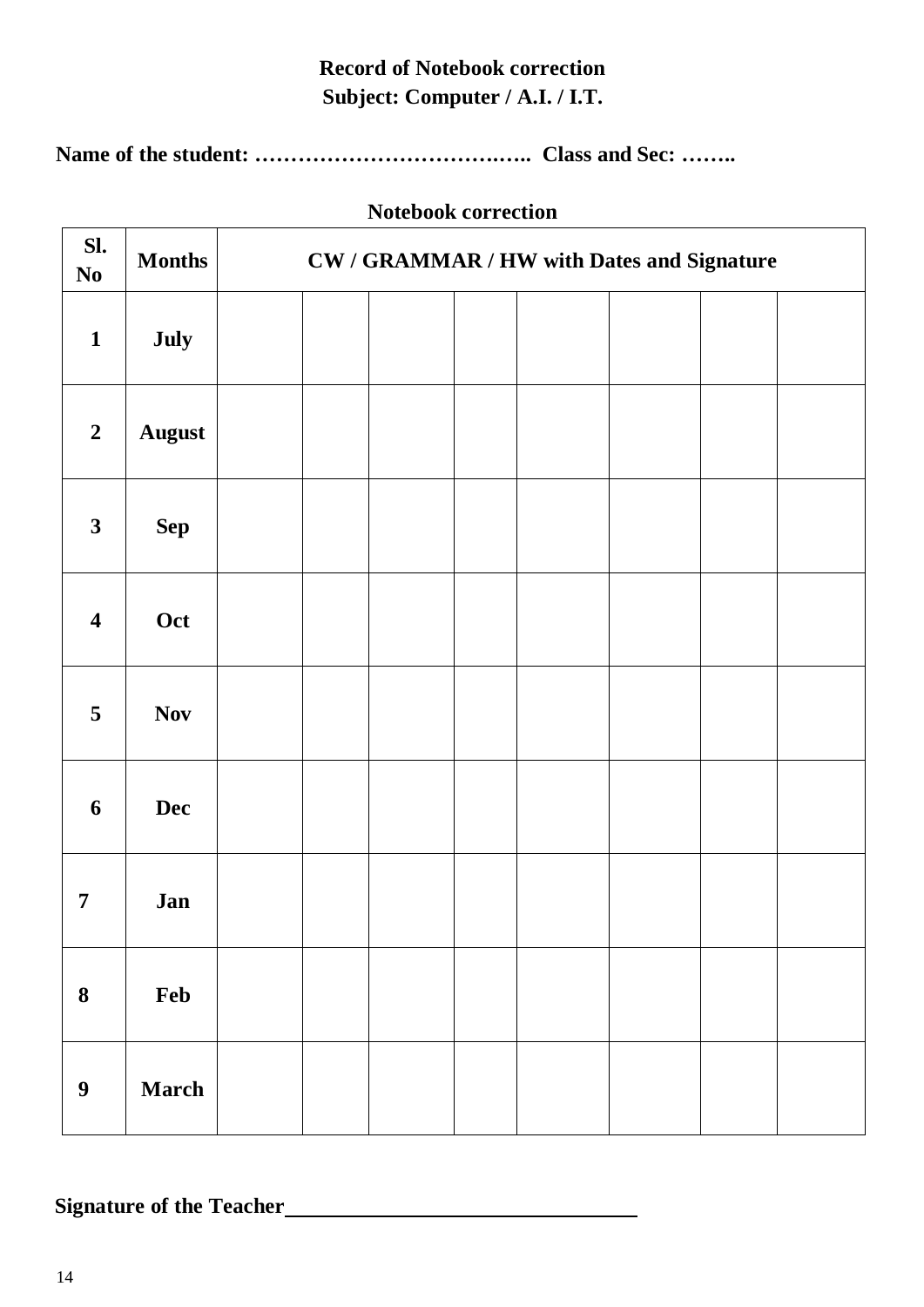# **Subject Teacher Assessment Subject: Computer / A.I. / I.T.**

| <b>Phases</b>                           | <b>Scores by Teacher 1</b> |
|-----------------------------------------|----------------------------|
| <b>Phases I (from April – July)</b>     |                            |
| 1. Subjective                           |                            |
| 2. Objective                            |                            |
| 3. Subject Enrichment Activities        |                            |
| <b>Phases II</b> (August – November)    |                            |
| <b>Phases III (December – March)</b>    |                            |
| <b>Total</b>                            |                            |
| Signature of student (if applicable)    |                            |
| <b>Signature of the subject Teacher</b> |                            |

|           | 1 (below<br>average)                                         |           | 2 (average)                                                     |           | $3$ (fair)                                                                   | 4 (good)                                                                               |           | 5 (Excellent)                                                                                                            |
|-----------|--------------------------------------------------------------|-----------|-----------------------------------------------------------------|-----------|------------------------------------------------------------------------------|----------------------------------------------------------------------------------------|-----------|--------------------------------------------------------------------------------------------------------------------------|
| $\bullet$ | Rarely<br>Completes<br>assigned Task<br>within given<br>time | $\bullet$ | Sometimes<br>Completes<br>assigned Task<br>within given<br>time | $\bullet$ | Often completes<br>assigned Task<br>within given<br>time                     | • Almost regularly<br>completes<br>assigned Task<br>within given time                  | $\bullet$ | Always<br>completes<br>assigned Task<br>within given<br>time                                                             |
| $\bullet$ | <b>Needs</b><br>prompting to<br>Submit CW/<br>HW/ Activities | $\bullet$ | Sometimes<br>submit<br>C.W./H.W./Acti<br>vities in time         | $\bullet$ | Often submits<br>C.W./H.W./Acti<br>vities in time                            | • Almost regularly<br>submits<br>C.W./H.W./Activi<br>ties in time                      | $\bullet$ | Always submits<br>C.W./H.W./Activ<br>ities in time                                                                       |
|           | <b>Needs</b><br>counselling                                  | $\bullet$ | Has shown<br>improvement<br>after regular<br>counselling        |           | Sometimes<br>shows self-<br>motivation but<br>sometimes needs<br>counselling | • Maximum times<br>shows self-<br>motivation in<br>class interaction<br>and activities | $\bullet$ | Always shows<br>self-motivation<br>and enthusiasm<br>in classroom or<br>school related<br>activities and<br>interactions |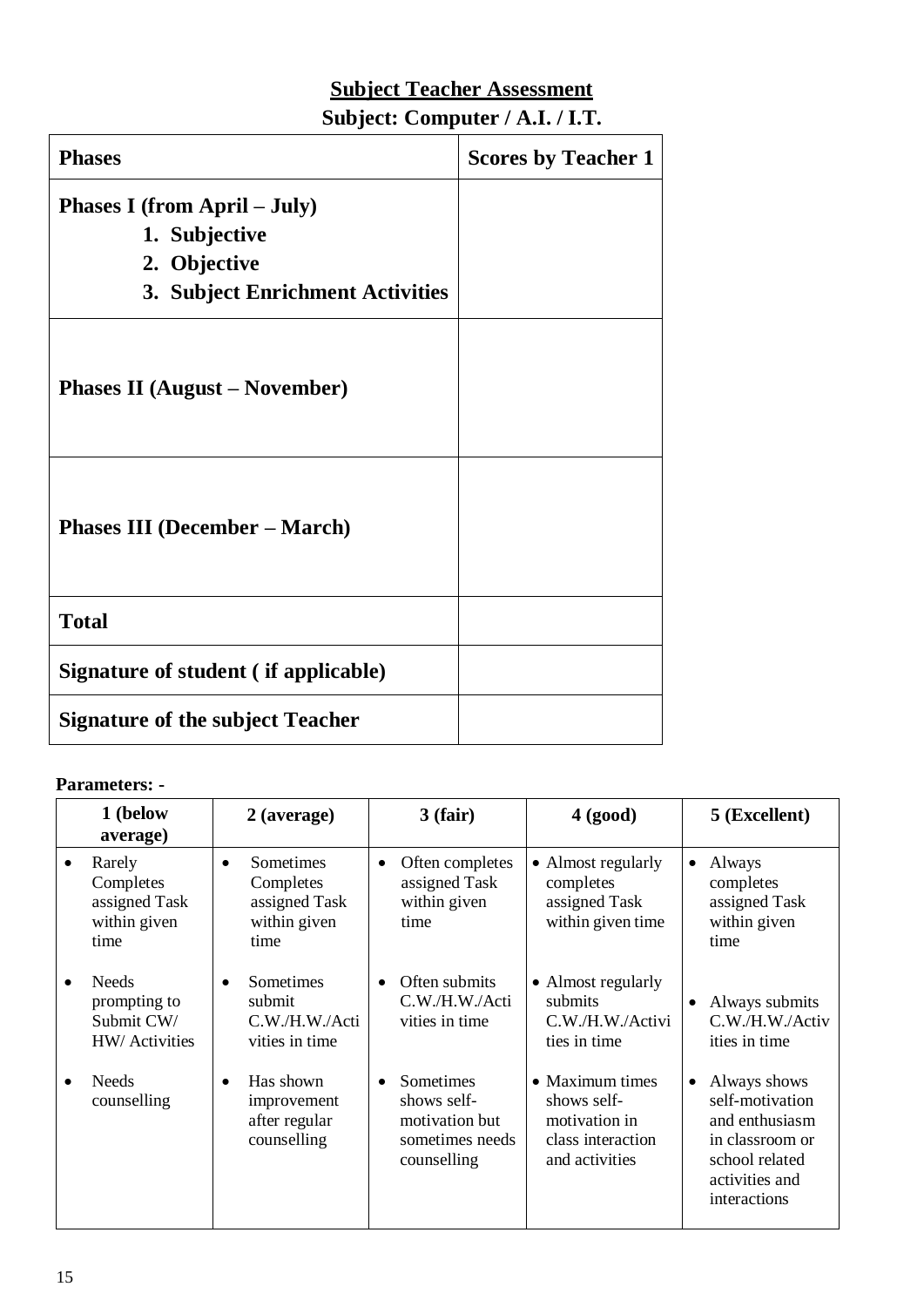## **PEER ASSESSMENT**

| <b>SL</b><br>No. | <b>Descriptors</b> (Parameters for<br>assessment)                                 | Round 1        | Round 2 | Round 3 | <b>Total</b> |
|------------------|-----------------------------------------------------------------------------------|----------------|---------|---------|--------------|
| 1.               | Helps classmates in case of difficulties<br>in academic and personal issues       |                |         |         |              |
| 2.               | Seek feedback from teachers and peers<br>for self-improvement                     |                |         |         |              |
| 3.               | Actively listens and pays attention to<br>others                                  |                |         |         |              |
| $\overline{4}$ . | Sees and appreciates other's point of<br>view                                     |                |         |         |              |
| 5.               | Demonstrates leadership skills, like<br>responsibility, intiative etc             |                |         |         |              |
| 6.               | Is optimistic                                                                     |                |         |         |              |
| 7.               | If unsuccessful , gracefully takes the<br>task again                              |                |         |         |              |
| 8.               | Supports and empathizes with others                                               |                |         |         |              |
| 9.               | Politely declines - 'say no', when<br>he/she does not want to undertake a<br>task |                |         |         |              |
| 10.              | Is innovative in ideas                                                            |                |         |         |              |
|                  | TT Grand by Self at the end of the year                                           | $N/D = N/10x5$ |         |         | N/10         |
|                  | Name of Peer1/ Peer2/ Peer3/TT by self                                            |                |         |         |              |
|                  | Signature of Peer1/ Peer2/ Peer3                                                  |                |         |         |              |
|                  | Signature of Class/Subject teacher                                                |                |         |         |              |

# **Signature of the Student:**

# **Grading scheme for peer assessment:**

|  |  | Poor   Fair   Average   Good   Excellent |
|--|--|------------------------------------------|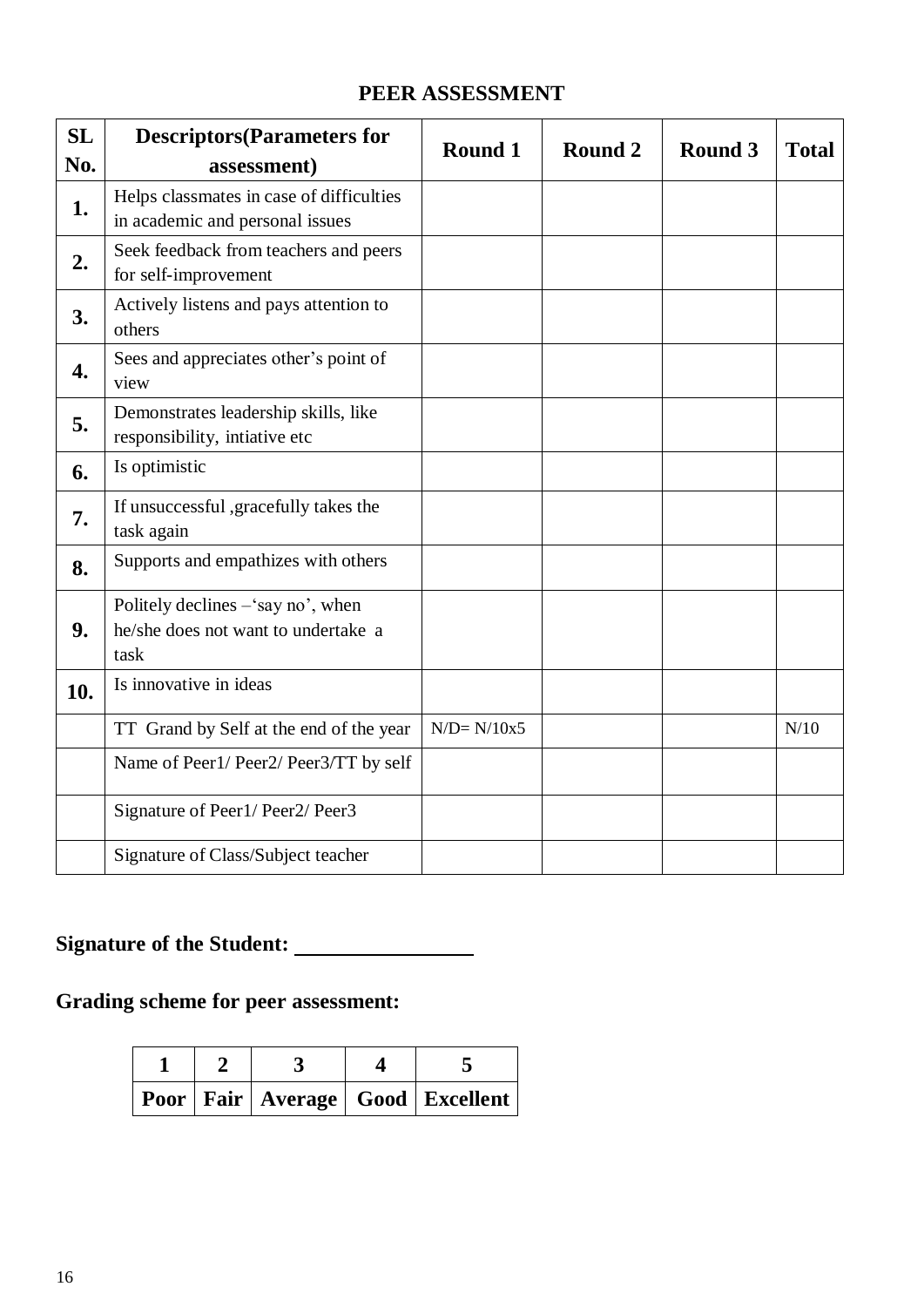| <b>Class Teacher Assessment</b> |  |
|---------------------------------|--|
|---------------------------------|--|

| <b>SL</b><br>No. | Descriptors (Parameters for assessment)                                        | Round 1        | Round <sub>2</sub> | Round 3 | Total<br>N/3 |
|------------------|--------------------------------------------------------------------------------|----------------|--------------------|---------|--------------|
| 1.               | Takes initiative to plan , create and direct<br>various events                 |                |                    |         |              |
| 2.               | Demonstrate positive attitudes towards<br>learning                             |                |                    |         |              |
| 3.               | Takes suggestions and criticism in the<br>right spirit                         |                |                    |         |              |
| $\overline{4}$ . | Accepts norms and rules of the school                                          |                |                    |         |              |
| 5.               | Feels free to ask questions                                                    |                |                    |         |              |
| 6.               | Respect ideas and opinion of others                                            |                |                    |         |              |
| 7.               | Treats classmates as equal, without any<br>sense of superiority or inferiority |                |                    |         |              |
| 8.               | Does not bully others                                                          |                |                    |         |              |
| 9.               | Shares credit and praise with team<br>members and peers                        |                |                    |         |              |
| 10.              | Participates eagerly in intra school /inter<br>school events                   |                |                    |         |              |
|                  | <b>Grand TT</b>                                                                | $N/D = N/10x5$ |                    |         | N/15         |
| 19.              | Signature of the Teacher                                                       |                |                    |         |              |

# **Signature of the Student:**

# **Grading scheme for peer assessment:**

|  |  | Poor   Fair   Average   Good   Excellent |
|--|--|------------------------------------------|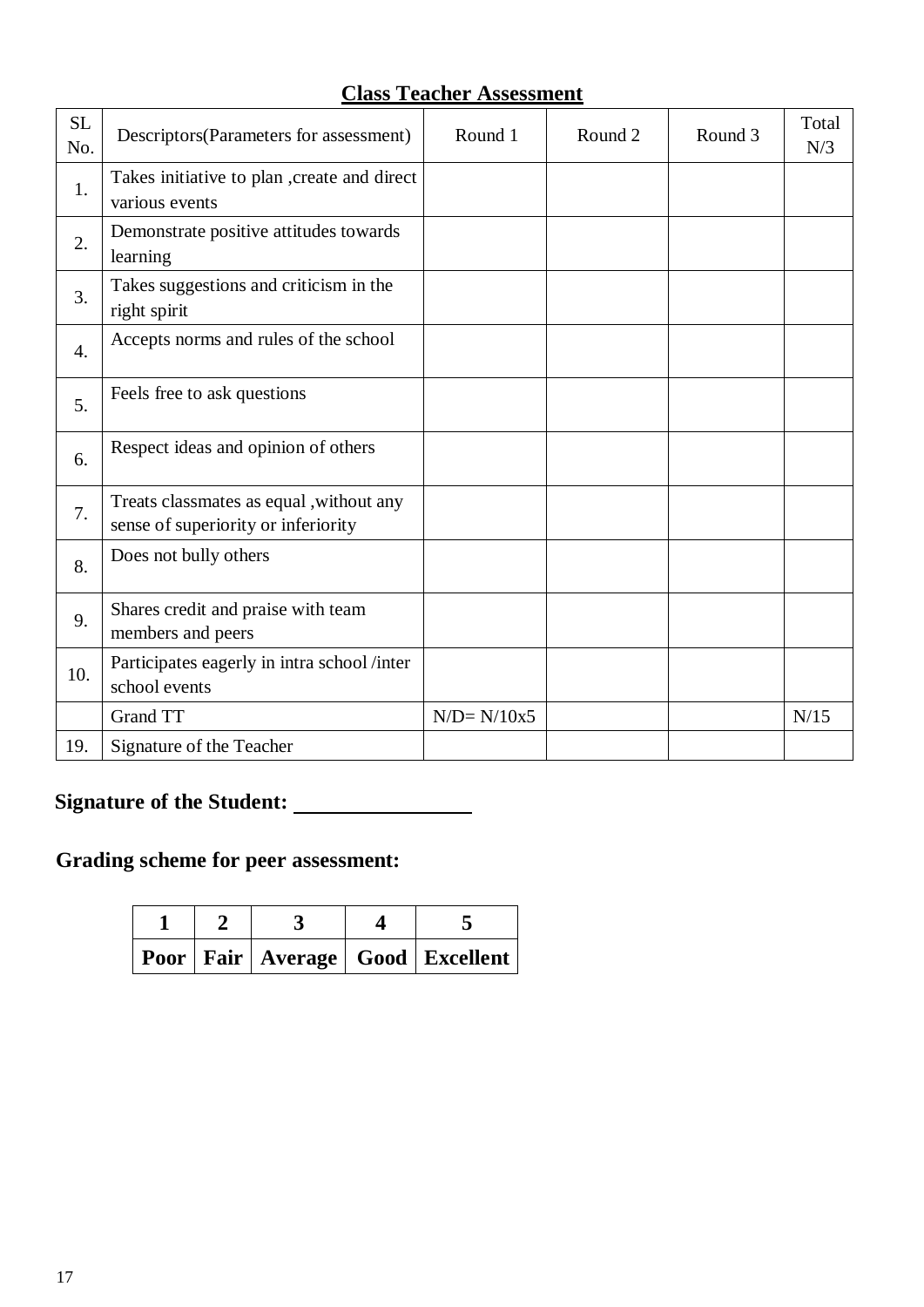|                | <u>JUIL 1 ADDUDDIIIUIIU</u>                                                        |         |         |         |       |  |  |
|----------------|------------------------------------------------------------------------------------|---------|---------|---------|-------|--|--|
| <b>SL</b>      | Descriptors                                                                        | Round 1 | Round 2 | Round 3 | Total |  |  |
| No.            |                                                                                    |         |         |         |       |  |  |
| $\mathbf{1}$   | Attaches a lot of importance to<br>school activities and programmes                |         |         |         |       |  |  |
| $\overline{2}$ | Shoulders responsibility happily                                                   |         |         |         |       |  |  |
| 3              | Takes cares of school property                                                     |         |         |         |       |  |  |
| $\overline{4}$ | Respect teachers and school rules                                                  |         |         |         |       |  |  |
| 5              | Sensitive and concerned about<br>environmental degradation                         |         |         |         |       |  |  |
| 6              | Kind and helpful towards classmates,<br>people of community                        |         |         |         |       |  |  |
| $\overline{7}$ | Experiments to find new solution                                                   |         |         |         |       |  |  |
| 8              | Analyzes and critically evaluate<br>events on the basis of data and<br>information |         |         |         |       |  |  |
| 9              | Questions and verifies knowledge                                                   |         |         |         |       |  |  |

# **Parameters:**

|  |  | Poor   Fair   Average   Good   Excellent |
|--|--|------------------------------------------|

**Signature of the Student:**

#### **Self-Assessment**